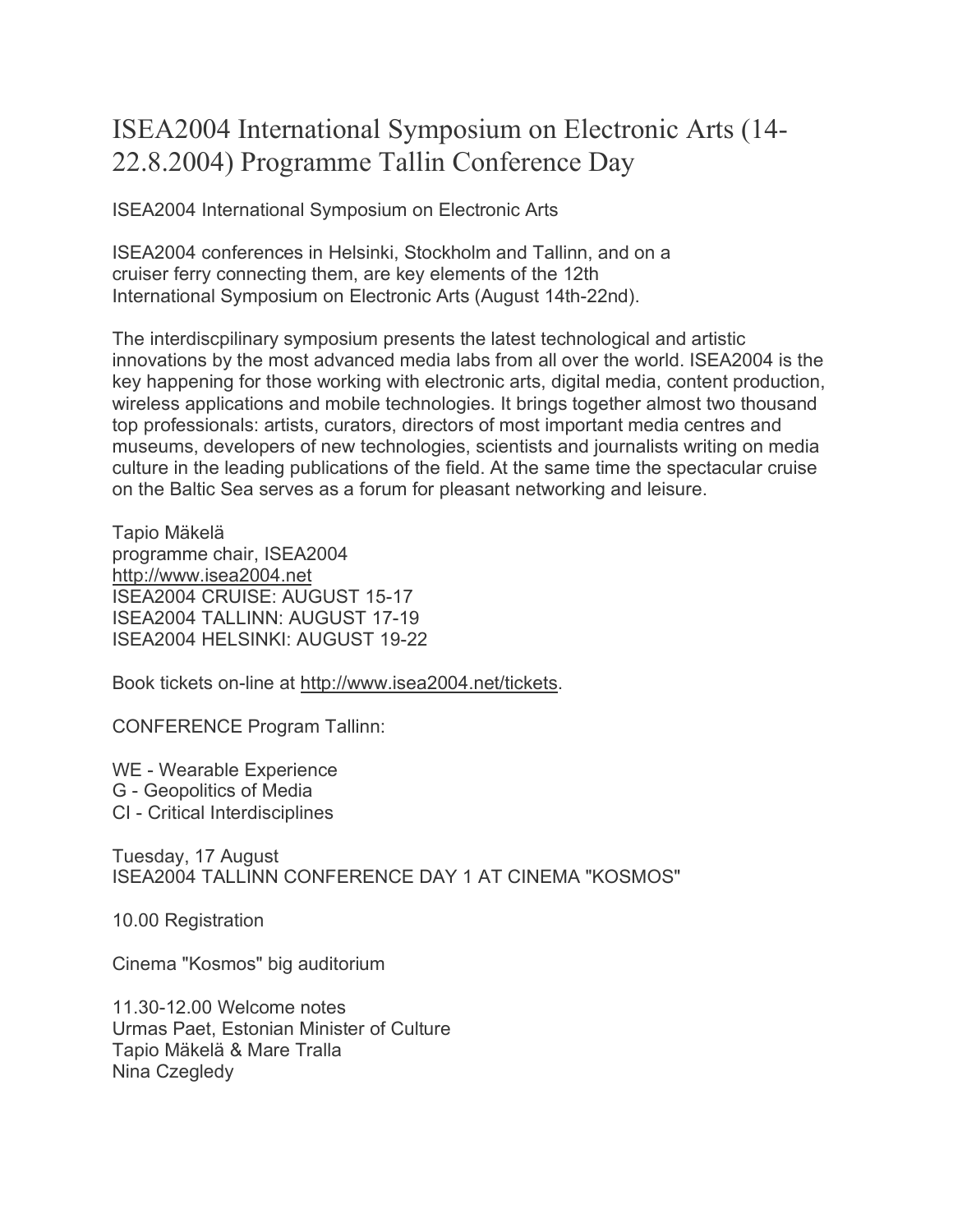12.00 - 13.30 WE 1, keynote session 12.00-12.45 Joanna Berzowska "Memory Rich Clothing: Wearable Technologies and Reactive Fashion" 12.45-13.30 Discussion, discussants Sabine Seymour and Katrin Kivimaa

13.30-15.00 Lunch

15.00-16.15 WE 2, panel session, "Fashion and wearable technologies" 15.00-15.20 Katherine Moriwaki 'Fashion, Mobility and the Tactical Imperative of Everyday Wearable Networks' 15.20-15.40 Susan Ryan 'Computer Couture? Or, Queer Eye for the Cyborg' 15.40-16.00 Gökhan Mura 'Intelligent Interfaces' 16.00-16.15 Discussion

16.15-16.30 Break

16:30-18:00 CI 3, panel session, "What are the Aesthetics of Collaboration?" Panelists: Sara Diamond, Susan Kennard, Peter Ride, Raitis Smits

Cinema "Kosmos" small auditorium

15:00-16.15 CI 2, artist presentations, "Artists and Scientist in collaboration" 15.00-15.15 Petri Kuljuntausta 'Northern Lights' 15.15-15.30 Nigel Helyer, (Symbiotica) 'LifeBoat' 15.30-15.45 Daniel Woo, Nick Mariette 'Syren' 15.45 -16.00 Marko Peljhan, Makrolab 2004 - Isea networks' 16.00-16.15 Discussion

16.15-16.30 Break

16.30-18:00 WE 3, panel session, "Interactive Textiles and Wearable Computers" 16.30-17.30 Barbara Layne, Joanna Berzowska, Ingrid Bachmann "Interactive Textiles and Wearable Computers" 17.30-17.45 Margot Jacobs "Reach" 17.45-18.00 Discussion

ISEA2004 TALLINN CONFERENCE DAY 1 AT ESTONIAN ACADEMY OF ARTS (EAA)

EAA big auditorium

15:00-16.15 G 2, artist presentations, "Axis of Evil" Surveillance and monitoring the state, tactics for media artist." 15.00-15.15 Eric Paulos 'Limelight'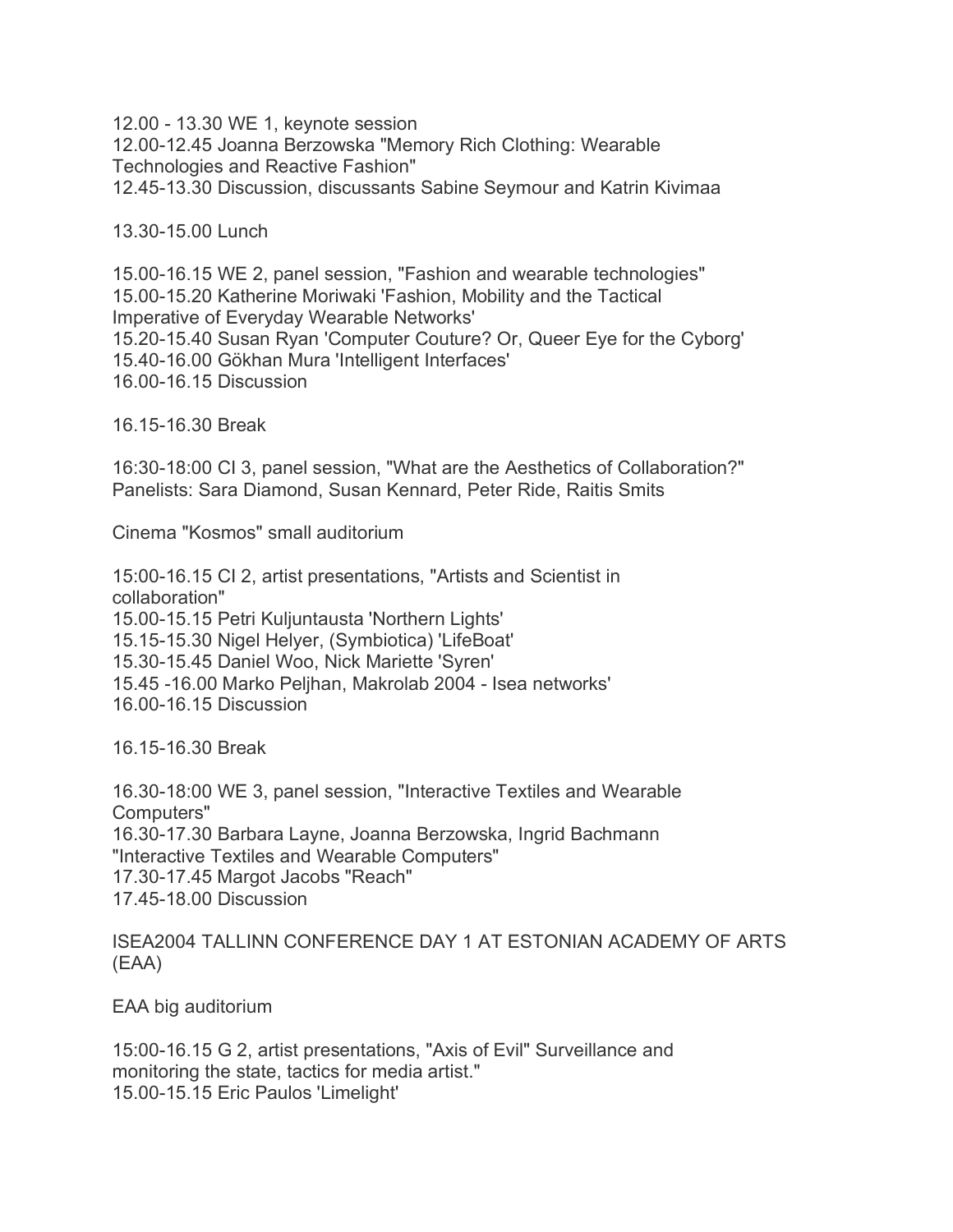15.15-15.30 Thomas Brroomé 'Hell Hunt' 15.30-15.45 Merilyn Fairskye "Connected' 15.45-16.00 Discussion

16.15-16.30 Break

16:30-18:00 G 4, artist presentation, "Independent media strategies" 16.30-16.45 Matteo Pasquinelli, Ugo Vallauri 'Media activists from the sub-empire' 16.45-17.00 Kate Rich 'Feral trade' 17.00-17.15 Diane Ludin 'i-bpe' 17.15-17.30 Rejane Spitz 'What are you hungry for?' 17.30-17.45 Discussion

EAA auditorium 201

15:00-16.15 G 3 (Artist presentations) "Cartographies and identities" 15.00-15.15 Ola Stahl, Kajsa Thelin, Carl Lindh, Simon O'Sullivan 'counter/cartographies' 15.15-15.30 Ian Clothier 'The district of Liestavia' 15.30-15.45 Gediminas Urbonas, Nomeda Urboniene "Ruta Remake" 15.45-16.00 Discussion

16.15-16.30 Break

EAA gallery

16.15-17.45 Performance/ presentation Barbara Santos, Andres Burbano, Clemencia Echeverri ' Quiasma

Wednesday, 18 August ISEA2004 TALLINN CONFERENCE DAY 2 AT CINEMA "KOSMOS"

Cinema "Kosmos" big auditorium

9:30-11.00 CI 4, paper session, "Media, Art and Sciences in Discussion" 9.30-9.50 Ursula Frohne, "Media, Art and Sciences. A Liaison dangereuse?" 9.50-10.10 Sabine Flach "Media, Art and Sciences. A Liaison dangereuse?" 10.10-10.30 Anne Nigten 'Tunnels, collisions and connections' 10.30-11.00 Discussion

11.00-12:15 CI 6, paper session, "Scientific Imagery in New Media Art" 11.00-11.30 María Fernández 'Scientific Imagery within the "Crisis of Representation"

11.30-12.00 Ingeborg Reichle 'Genetic Engineering in Contemporary Art' 12.00-12.15 Discussion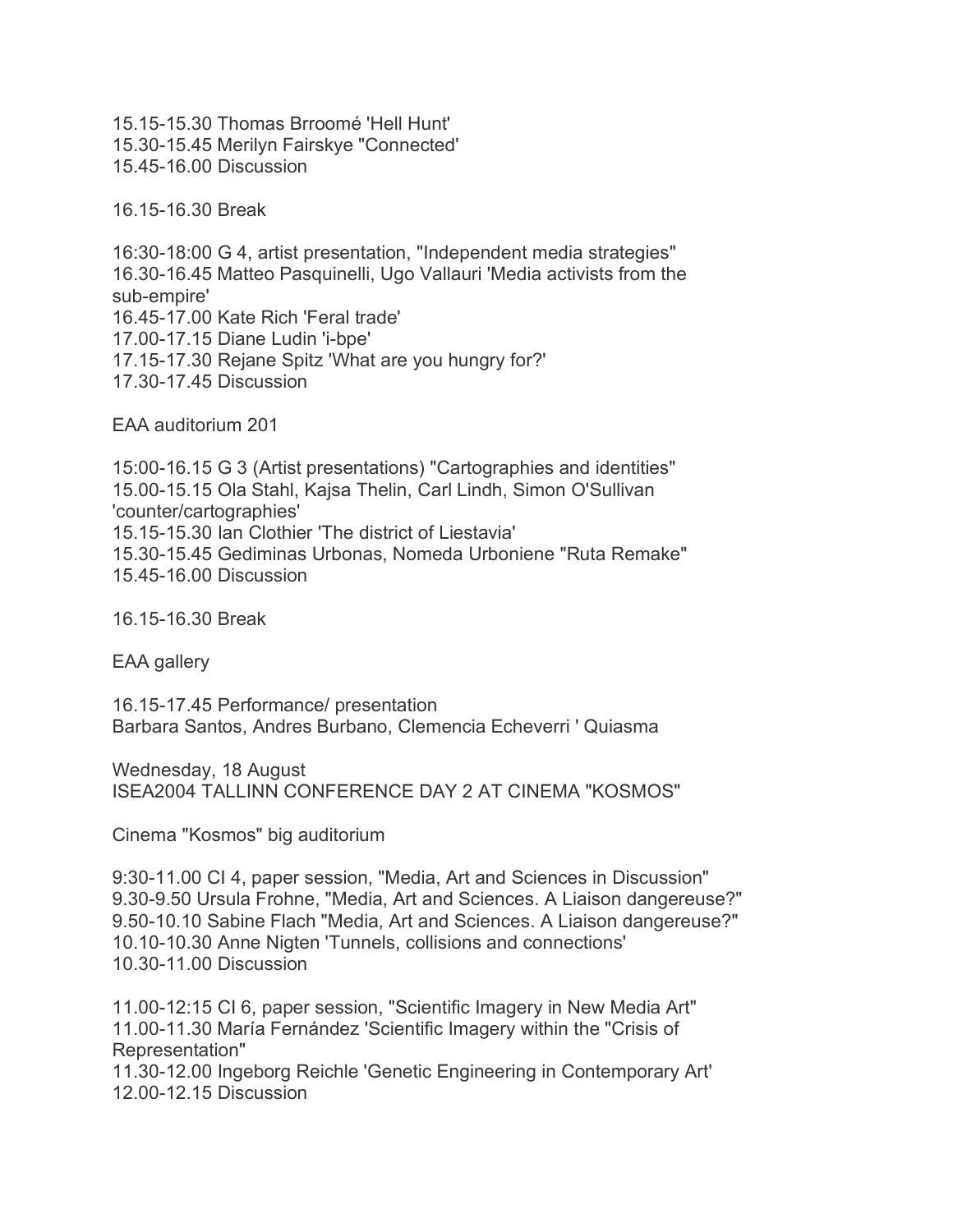12.15-12.30 Break

12:30 - 14:30 CI 1, keynote session 12.30-13.15 Sarah Kember Creative Evolution? The quest for life (on Mars) 13.15-13.30 Discussion 13.30-14.30 Zoran Pantelic

14:30-15:30 Lunch

15:30-16:30 CI 9, paper session, "After Interdisciplinarity" 15.30-16.00 Simon Penny "After Interdisciplinarity" 16.00-16.20 to be confirmed 16.20-16.30 Discussion

16:30-18:30 G 1, keynote session 16.30-17.15 Lawrence Liang 17.15-17.30 Discussion 17.30-18.15 Jussi S. Jauhiainen "Geopolitics of urban landscape and technologisation" 18.15-18.30 Discussion

Cinema "Kosmos" small auditorium

9:30-11:00 CI 5, panel session "Critical Art Ensemble: Science/ Art and their Legal Limitations"

11.00-12.15 WE 6, panel session, "Embedded Devices. Ubiquitous and Wearable Computing in Everyday Use" 11.00-11.15 Kelly Dobson "Wearable Body Organs" 11.15-11.45 Astrid Vicas 'Ubiquitous, wearable computing and human agency' 11.45-12.00 Tom Donaldson "Plasma" 12.00-12.15 Discussion

15.30-16.30 CI 10, paper session, "Network dynamics" 15.30-15.50 Nina Czegledy , Andre P Czegledy ' Network Dynamics' 15.50-16.10 Trebor Scholz 'Free Cooperation' 16.10-16.20 Discussion ISEA2004 TALLINN CONFERENCE DAY 2 AT ESTONIAN ACADEMY OF ARTS (EAA)

EAA big auditorium

9:30-10.45 G 5, round table session, "Border Crossings: media artists on issues of monorities, migration and assylum" 9.30-9.45 Tracey Benson 'Cross connections' 9.45-10.00 Leon Cmielewski, Josephine Starrs 'Floating Territories'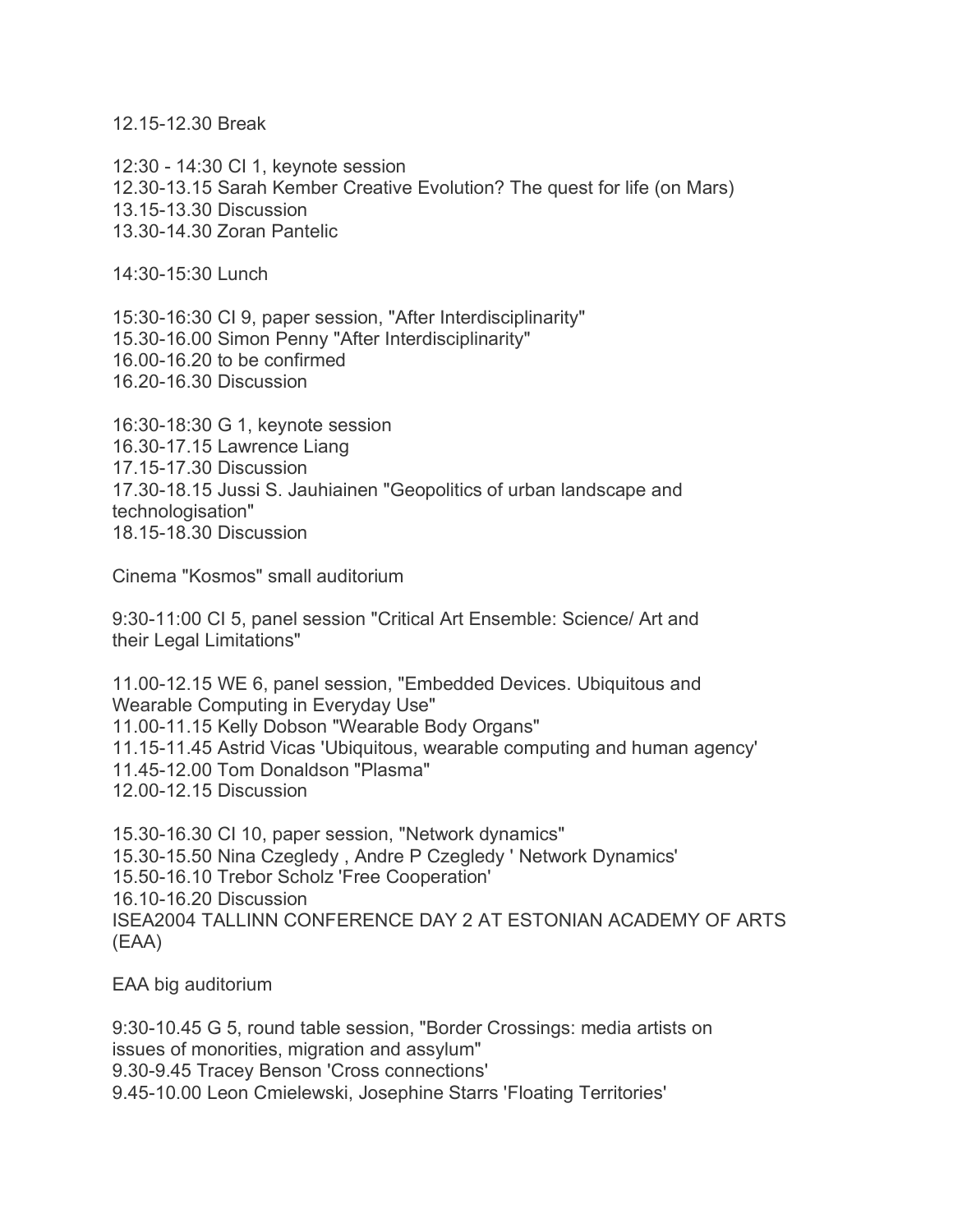10.00 -10.15 Olivier Schulbaum, Susana Garcia, Ignacio Garcia "Subculturist" 10.15-10.30 Samina Mishra 'Home and Away'

10.30-10.45 Discussion

11.00-12.15 CI 7, artist presentations, "Human 'control models'. Explorations with biotechnology" 11.00-11.15 Julian Weaver "Respirer" 11.15-11.30 Jason Davidson "Aboriginal Imagination" 11.30-11.45 Catherine Richards 'Charged Hearts" 11.45-12.00 Paul Vanouse 'Relative Velocity Inspiration Device' 12.00-12.15 Discussion

12.15-12.30 Break

15:30-16:30 WE 7 "User Experiences in Multisensory Environments" 15.30 -15.45 Stahl Stenslie 'Symbiotic Interactivity' 15.45-16.00 Jorge Luis Marzo 'Me, Mycell and I' 16.00-16.15 Cat Hope, Anne Walton "a-[d]-dress.mov. in[side]out" 16.15-16.30 Discussion

EAA auditorium 201

9:30-10.45 WE 4, artists presentations, "Connected Bodies". "Wearable Technologies and Performance" Moderator: Nina Czegledy 9.30-9.45 Marlon Barrios Solano 'Bottom-Up Composition and a Post-humanist Era' 9.45-10.00 Kati Aberg "E-motions in a man" 10.00 -10.15 Maja Kuzmanovic "Exercises in Colloquial Luminescence" 10.15-10.30 Kristina Andersen, Maja Kuzmanovic 'ensemble' 10.30-10.45 Discussion

11.00-12.15 CI 8, panel session, Processes of Creative Design, Display and Perception 11.00-11.20 Ayhan Aytes "Remembrance of Media Past" 11.20-11.40 Pascal Maresch, Ars Electronica Futurelab "Gulliver's Box" 11.40-12.00 Artur Matuck "Theory as Performance: the Mediamatic Manifest" 12.00-12.15 Discussion

12.15-12.30 Break

15:30-16:30 G 5, artist presentations, "Art Detectives" 15.30 -15.45 Pam Skelton, Tina Clausmeyer 'Art Detectives - Acte KW 15.45-16.00 Kim Stringfellow 'Safe as Mothers Milk' 16.00-16.15 Discussion

EAA auditorium 225